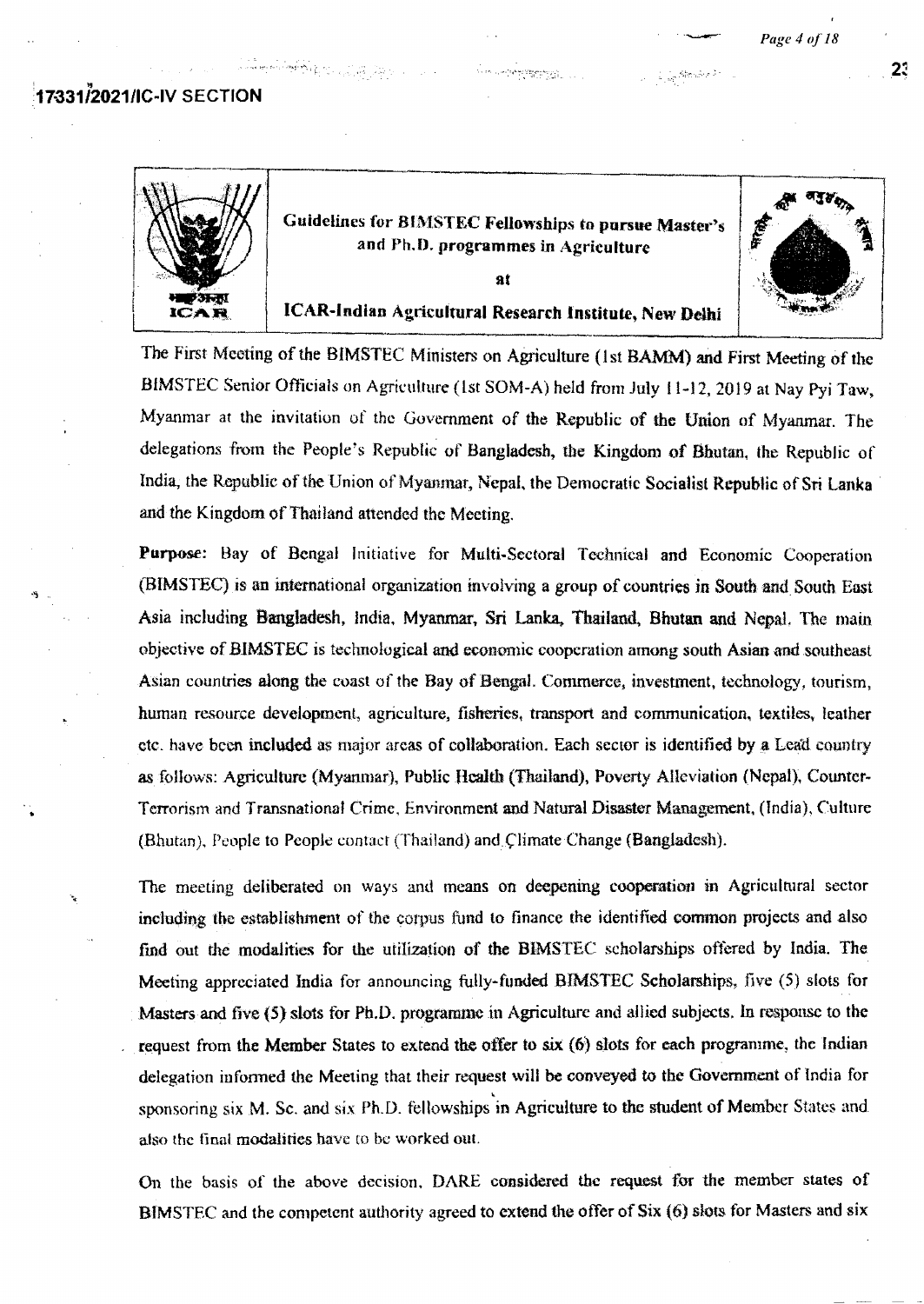## 17331/2021/IC-IV SECTION

(6) slots for Ph.D. programme in agriculture with approximate annual budgetary outlay to the tune of Rs 32, 70, 000/- for six (6) slots of M.Sc. fellowships and Rs. 35,82,.000/- for six (6) slots of Ph.D. fellowship programs. The details are given in the table below:

| <b>ITEM</b>              | M.Sc. (INR)              | Ph.D. (INR)               |
|--------------------------|--------------------------|---------------------------|
| Air-Fare (Economy Class) | 40,000/-                 | $40,000/-$                |
| Fellowship Amount        | 18,000/- per month       | 22,000/- per month        |
|                          | $(2,16,000)$ - per annum | $(2,64,000)$ - per annum) |
| Medical Insurance        | $2,000/-$                | $2,000/-$                 |
| <b>Institute Fee</b>     | $2,80,000/$ -            | $2,80,000/$ -             |
|                          | (Subject to actuals)     | (Subject to actuals)      |
| <b>Book Allowance</b>    | $1,000/-$                | 1,000/                    |
| Yearly payment for       | $6,000/-$                | $10,000/-$                |
| Contingencies            |                          |                           |
| <b>Total</b>             | 5,45,000/- per annum     | 5,97,000/ - per annum     |

The BIMSTEC fellowships to pursue masters and Ph. D was scheduled to commence from the Academic Session 2020-21/However, due to COVID-19 pandemic world-wide and regulation of international travel, it was decided that the BIMSTEC Fellowships to pursue Master's and Ph.D. programmes in Agriculture and related business in Agricultural Universities in India will be rolled out from Next Academic Session which is from 2021-2022

In this regard, the guidelines for admission to M.Sc./ M.Tech. / Ph.D. Programmes in 26 disciplines on 15 November 2 good to a Research in the search of the spatial qualifications and other eligibility criteria are given as under:

#### A. Minimum qualifications:

The candidates must satisfy one of the qualifications as indicated against the relevant discipline to which admission is sought, and should have obtained a motimum of 60% marks or an overall grade point average of 7.50 out of 10.00 OR 3.75 out of 5.00 OR 3.00 out of 4.00 OR 2.25 out of 3.00 at the Bachelor's / Master's degree examination respectively.

23

أوركعكاده بالأ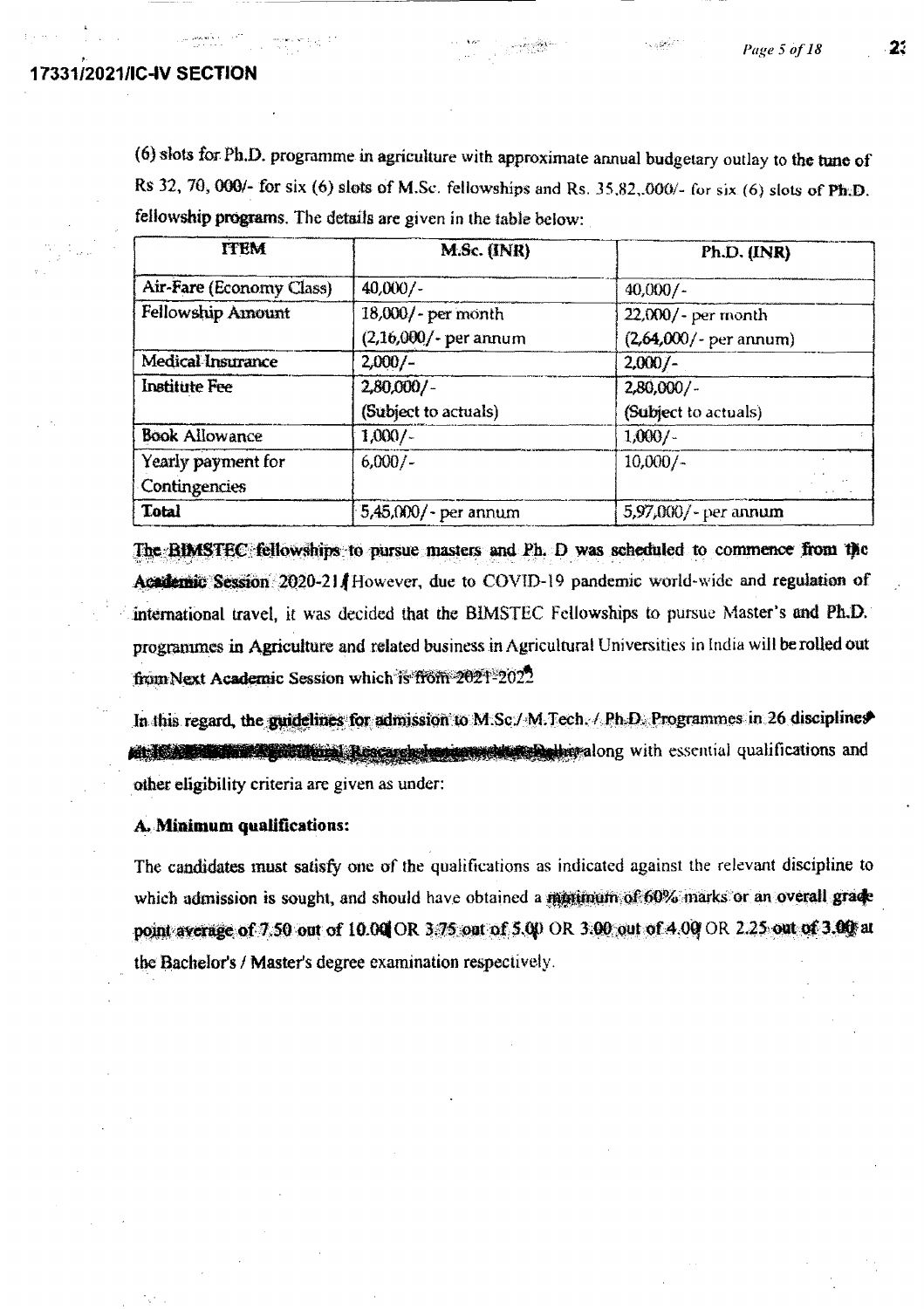17331/2021/IC-IV SECTION

 $\mathbb{R}^2$ 

 $\sim \tau_{\rm g}$ 

 $\left\langle \left( \left( \mathcal{L}_{\mathcal{A}}\right) \left( \left( \mathcal{L}_{\mathcal{A}}\right) \right) \right) \right\rangle _{1} \left( \mathcal{L}_{\mathcal{A}}\right)$ 

openerysis represents:

 $\frac{1}{\sqrt{2}}\left(\frac{1}{\sqrt{2}}\right)^2$ 

i<br>Seria

 $\sim$ 

ine<br>The gain

 $\bar{z}$ 

 $\sim$ 

 $\hat{\mathcal{A}}$ 

|                  | <b>Discipline</b>              | M.Sc./ M.Tech.                                                                                                                  | Ph.D.                                                                                                                                                                                                                                                                                                          |
|------------------|--------------------------------|---------------------------------------------------------------------------------------------------------------------------------|----------------------------------------------------------------------------------------------------------------------------------------------------------------------------------------------------------------------------------------------------------------------------------------------------------------|
| S. No.           |                                | <b>Bachelor's Degree in</b>                                                                                                     | M.Sc./M.Sc. (Ag.)/M.Tech./M.E. in                                                                                                                                                                                                                                                                              |
| 1.               | Agricultural<br>Chemicals      | Agriculture / Horticulture /<br>Forestry                                                                                        | Agricultural Chemicals / Soil<br>Science :<br>and<br>Agricultural<br>Chemistry<br>Environmental<br>$\frac{1}{2}$<br>Science / Chemistry                                                                                                                                                                        |
| 2.               | Agricultural<br>Economics      | Agriculture / Dairy Science /<br>Veterinary Science / Animal<br>Husbandry / Fisheries                                           | Agricultural Economics / Dairy<br>Economics/<br>Livestock<br>Economics/<br>Agricultural<br><b>Marketing</b><br>Cooperation/<br>and<br><b>Fisheries Economics</b>                                                                                                                                               |
| 3.               | Agricultural<br>Engineering    | Agricultural Engineering /<br>B.Tech / B.E.                                                                                     | Agricultural Engineering / Dairy<br>Engineering / Water Science and<br>Technology ; M.Sc. in Dairy<br>Engineering are eligible<br>for<br>Ph.D. in Agricultural Processing<br>Structures (Pre-requisite:<br>and<br>B.Sc. / B.Tech. / B.E. in<br><b>Agricultural Engineering</b> )                               |
| $\overline{4}$ . |                                | Agricultural Extension B.Sc. or B.Sc. in Agriculture /<br>Dairy Science / Veterinary<br>Science / Animal Husbandry<br>Fisheries | <b>Extension</b><br><b>Agricultural</b><br>Extension Education / Dairy<br>Extension / Fisheries Extension /<br>Livestock Extension / Home<br>Extension /<br>Science<br>Agril.<br>Extension and Communication /<br>Veterinary<br>and<br>Animal<br><b>Husbandry Extension</b>                                    |
| 5.               | <b>Agricultural Physics</b>    | B.Sc. or B.Sc. in Agriculture /<br>Horticulture                                                                                 | Physics<br>Agricultural<br>Agricultural Chemistry /<br>- Soil<br>Agricultural<br>Science<br>Meteorology<br>Meteorology $\frac{1}{2}$<br>$\mathcal{L}$<br><b>Agricultural</b><br>Engineering<br>Engineering / Physics / Bio-<br>physics / Water Science and<br>Technology<br>Geo-<br>informatics/Remote Sensing |
| 6.               | <b>Agricultural Statistics</b> | B.Sc. or B.Sc. in Agriculture /<br>Horticulture / Forestry /<br>Agroforestry / Sericulture /<br><b>Agricultural Marketing</b>   | Agricultural Statistics / Statistics<br>/ Mathematical Statics / Bio-<br><b>Statistics</b>                                                                                                                                                                                                                     |
| 7.               | Agronomy                       | Agriculture                                                                                                                     | Agronomy / Water Science and<br>Technology/Water Management                                                                                                                                                                                                                                                    |
| 8.               | <b>Biochemistry</b>            | B.Sc. or B.Sc. in Agriculture/                                                                                                  | <b>Biochemistry</b><br>Agricultural                                                                                                                                                                                                                                                                            |

 $\hat{\mathcal{A}}$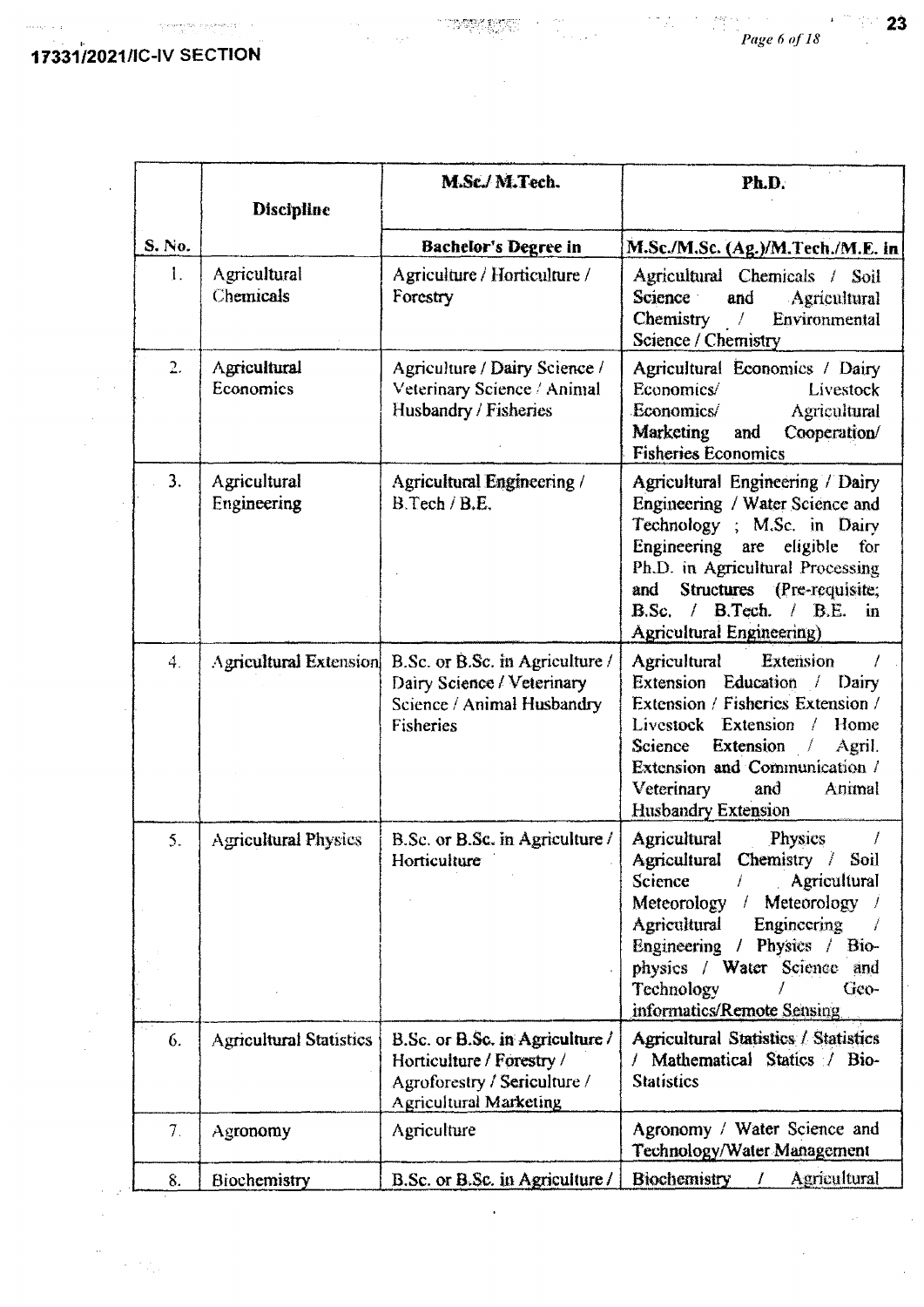$\ddot{\phantom{a}}$ 

 $\frac{1}{2} \sum_{i=1}^{N} \frac{1}{2} \sum_{j=1}^{N}$ 

 $\Delta \phi$ 

 $\sim 10^{-1}$ 

 $\begin{aligned} \frac{d\sigma}{d\sigma} = \frac{1}{2\pi\sigma^2} \frac{d\sigma}{d\sigma} = \frac{1}{2\pi\sigma^2} \frac{d\sigma}{d\sigma} \frac{d\sigma}{d\sigma} = \frac{1}{2\pi\sigma^2} \frac{d\sigma}{d\sigma} \frac{d\sigma}{d\sigma} = \frac{1}{2\pi\sigma^2} \frac{d\sigma}{d\sigma} \frac{d\sigma}{d\sigma} = \frac{1}{2\pi\sigma^2} \frac{d\sigma}{d\sigma} \frac{d\sigma}{d\sigma} = \frac{1}{2\pi\sigma^2} \frac{d\sigma}{d\sigma} \frac{d\sigma}{d\sigma$ 

 $\ddot{\phantom{a}}$ 

 $\bar{\phantom{a}}$ 

 $\mathcal{L}_{\text{max}}$  ,  $\mathcal{L}_{\text{max}}$ 

 $\sim 10^{11} M_{\odot}$ 

|     |                             | Horticulture                                                                                                                                                                                                  | Biochemistry<br>Agricultural<br>$\left  \right $<br>Chemistry<br>$\sqrt{2}$<br><b>Biophysics</b><br>Molecular Biology and / OR<br>Biotechnology<br>$\mathcal{L}$<br>Relevant<br>discipline of Life Sciences /<br>Chemistry<br>with<br>Organic<br>Chemistry as a special subject/<br>Plant Physiology                                                        |
|-----|-----------------------------|---------------------------------------------------------------------------------------------------------------------------------------------------------------------------------------------------------------|-------------------------------------------------------------------------------------------------------------------------------------------------------------------------------------------------------------------------------------------------------------------------------------------------------------------------------------------------------------|
| 9.  | <b>Bioinformatics</b>       | <b>B.Sc.</b> in any discipline of<br><b>Science</b>                                                                                                                                                           | M.Sc./M.Tech.<br>٠m<br>Bioinformatics/Molecular<br>Biology<br>Biotechnology/Computer<br>or<br>Science/Computer<br>Application/Agricultural<br>Sciences/Life<br><b>Sciences</b><br>and<br>equivalent post graduate degree in<br>science.                                                                                                                     |
| 10. | <b>Computer Application</b> | Agriculture / Computer<br>Science / Agricultural<br>Engineering, B.Sc. (Hort.),<br>Veterinary Science, Home<br>Science, B.Sc.(Forestry) or<br>B.Sc. with Maths / Statistics /<br>Physics / Biology            | M.Sc. / MCA / M.Tech. / M.E. in<br>Computer Science / Computer<br>Computer<br>Application/<br>Engineering / Computer Science<br>Information<br>Engineering<br>Î<br>M.Tech.<br>Technology<br>$\mathcal{F}$<br><b>Agricultural</b><br>Engineering<br>M.Tech.<br>Post<br>Harvest<br>in<br>Technology                                                           |
| 11. | Entomology                  | B.Sc. or B.Sc. in Agriculture /<br>Horticulture / Forestry /<br><b>Agroforestry / Sericulture</b>                                                                                                             | Agricultural<br>Entomology<br>Ť.<br>Entomology / Zoology or Plant<br>Protection with Entomology as<br>specialization / Relevant Life<br><b>Sciences</b>                                                                                                                                                                                                     |
| 12. | Environmental<br>Sciences   | <b>B.Sc. or B.Sc. in Agriculture</b> /<br>Horticulture / Forestry /<br><b>Agricultural Engineering</b>                                                                                                        | Environmental<br>Sciences<br>Physical Sciences / Biological<br>Sciences / Chemistry / any<br>branch of Agricultural Sciences<br>Sciences/Chemical<br>/Life<br>Sciences/ Relevant Life Sciences                                                                                                                                                              |
| 13. | Post Harvest<br>Technology  | Agriculture / Horticulture /<br>Food Science / Food Science<br>and Technology / B.Tech. /<br>B.E. in Agricultural<br>Engineering / Food<br>Engineering / Biochemical<br>Engineering / Chemical<br>Engineering | For Post Harvest Technology<br>Horticultural<br>of<br><b>Crops:</b> Horticulture<br>Post<br>Ť<br>Harvest Technology /<br>Food<br>Science & Technology<br>For Post Harvest Engineering<br>Technology: Agricultural<br>and<br>Processing and Structures / Food<br>Engineering<br>/ Post Harvest<br>Engineering<br>Biochemical<br>$\mathcal{F}$<br>Engineering |

23

 $\mathcal{A}^{\mathcal{A}}$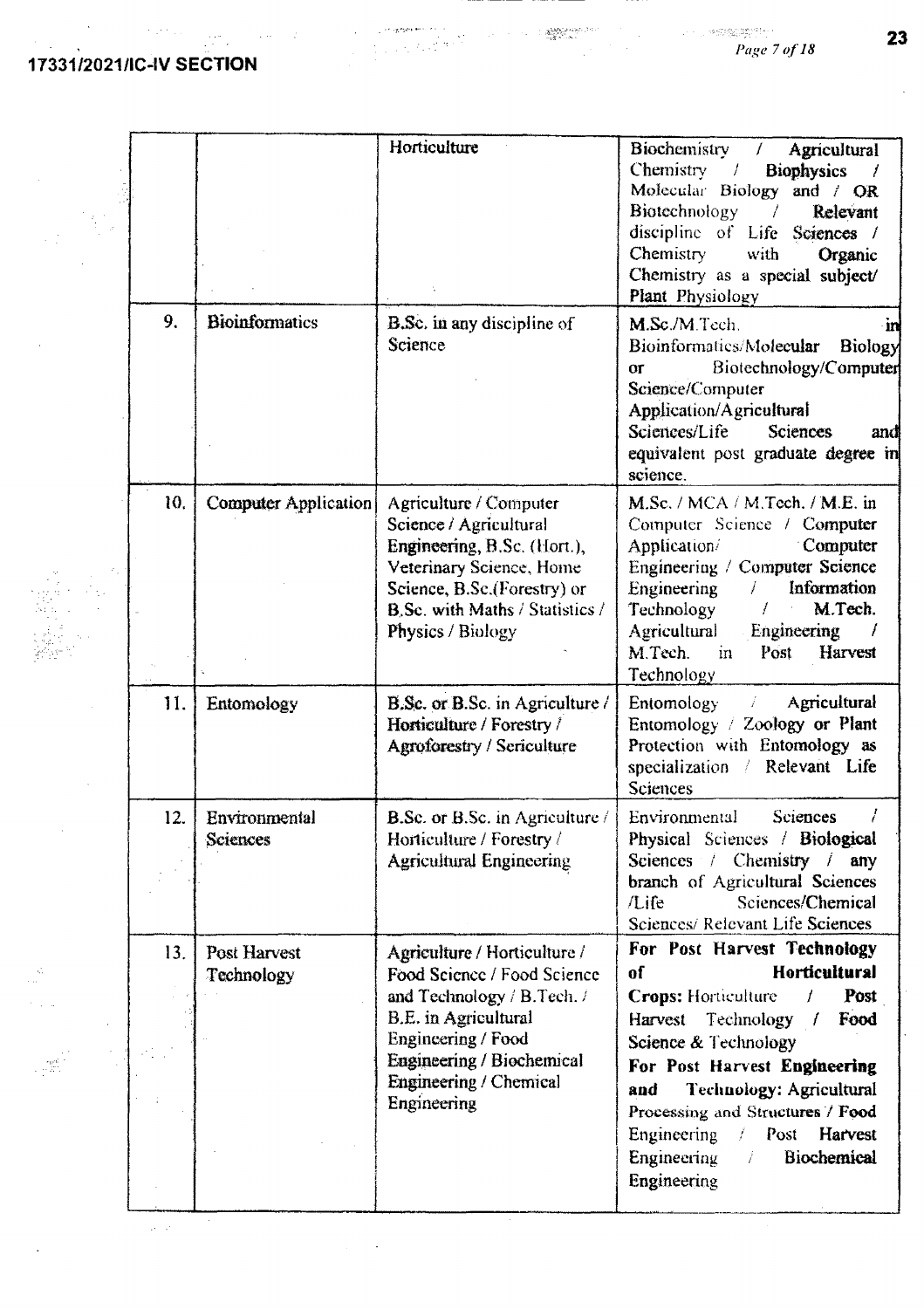$\sim$  $\sim$   $\sim$ 

> $\ddot{\phantom{a}}$  $\ddotsc$  $\chi\to$

> > $\begin{bmatrix} 1 \\ 1 \\ 2 \end{bmatrix}$

 $\gamma$ 

 $\ddot{\phantom{1}}$ 

 $\frac{1}{2}$ 

 $\mathcal{L}$  $\sim$   $\!$ 

 $\hat{\mathcal{A}}$ 

 $\begin{array}{l} \mathbb{E}\left[\mathbf{y}\right] \\ \mathbb{E}\left[\mathbf{y}\right] \\ \mathbb{E}\left[\mathbf{y}\right] \end{array}$ 

# **17331/202111C-IV SECTION**

 $\ddot{\phantom{a}}$ 

| 14. | Genetics &<br><b>Plant Breeding</b>                               | B.Sc. or B.Sc. in Agriculture /<br>Horticulture / Forestry                                  | <b>Genetics</b><br>Plant<br>$\angle$ OR<br>and<br>Plant<br>Ł<br>Genetic<br><b>Breeding</b><br>Resources / any other branch of<br><b>Biological</b><br><b>Sciences</b><br>with<br>Genetics<br>and / OR Plant<br>Breeding as a subject.                                                                                                                  |
|-----|-------------------------------------------------------------------|---------------------------------------------------------------------------------------------|--------------------------------------------------------------------------------------------------------------------------------------------------------------------------------------------------------------------------------------------------------------------------------------------------------------------------------------------------------|
| 15. | Horticulture -<br>Floriculture<br>and Landscaping<br>Architecture |                                                                                             | Horticulture or Agriculture with<br>Floriculture/Post<br>major<br>$\mathbf{in}$<br>Harvest<br><b>Technology</b><br>$\sigma$<br><b>Horticultural</b><br>Crops/Genetics<br>and/ OR Plant Breeding/Plant<br>Resources/Plant<br>Genetic<br>Physiology/Crop<br>Physiology<br>with specialisation in Floriculture                                            |
| 16. | Horticulture-<br><b>Fruit Science</b>                             | Graduation in<br>Agriculture/Horticulture                                                   | Horticulture or Agriculture with<br>in<br>major<br>Fruit<br>Science/<br>Pomology/Genetics<br>and/<br>OR<br><b>Breeding/Plant</b><br>Plant<br>Genetic<br>Resources/Plant Physiology with<br>specialisation in any of above<br>discipline<br>Fruit<br>σf<br>Science/Physiology/Water<br><b>Science and Technology</b>                                    |
| 17. | Horticulture -<br>Vegetable Science                               |                                                                                             | Horticulture or Agriculture with<br>major in Olericulture/ Vegetable<br>Science/Vegetable<br>Breeding/<br>and $\ell$<br>Plant<br>Genetics<br>OR -<br>Genetic<br>Breeding/Plant<br>Resources with specialization in<br>Vegetable Science                                                                                                                |
| 18. | Microbiology                                                      | B.Sc. or B.Sc. in Agriculture /<br>Microbiology / Horticulture                              | Microbiology /<br>Agricultural<br>Microbiology / Soil Science and /<br>OR Agricultural Chemistry /<br>Genetics / Botany / Agricultural<br>Botany / Molecular Biology and /<br>OR Biotechnology / Relevant<br>Life Sciences / Biochemistry<br>with Microbiology as a special<br>Environmental<br>subject<br>Industrial<br>Microbiology/<br>Microbiology |
| 19. | Molecular Biology<br>and Biotechnology                            | B.Sc. or B.Sc. in Agriculture /<br>Horticulture / Forestry /<br>Sericulture / Biotechnology | Molecular Biology and / OR<br>Biotechnology / Biochemistry /<br>Agricultural<br>Biochemistry<br>Botany / Agricultural. Botany /<br><b>Genetics</b><br>and $/ OR$<br>Plant<br>$\overline{f}$<br>Relevant<br>Life<br><b>Breeding</b><br>Microbiology<br><b>Sciences</b><br>L                                                                             |

 $\bar{z}$ 

 $\frac{1}{2}$  ,  $\frac{1}{2}$ 

 $\bar{\gamma}$ 

 $\mathcal{H}^{\alpha}$  and  $\alpha$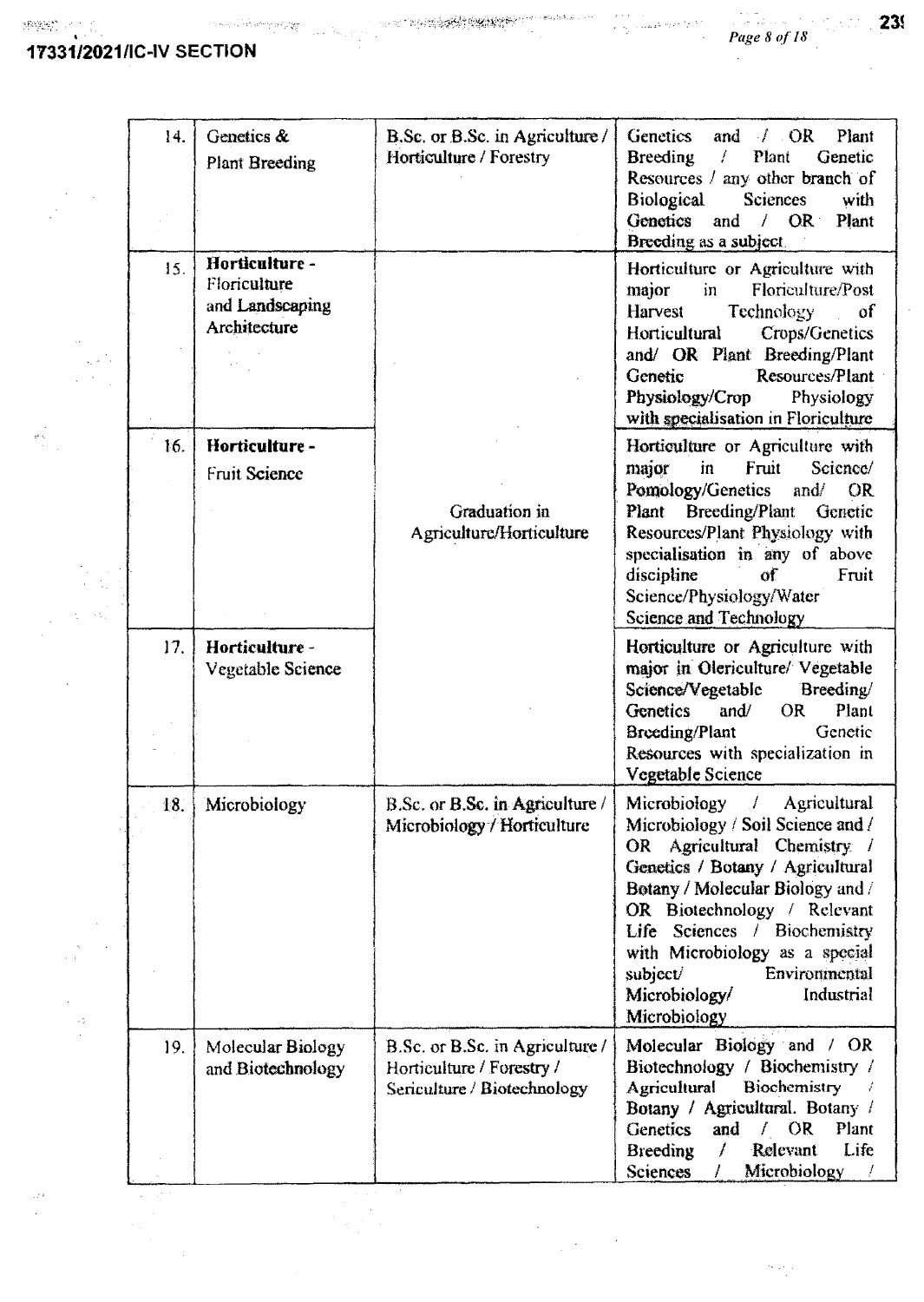17331/2021/IC-IV SECTION

 $\sim 10^{-1}$ 

 $\frac{1}{2}$  .

 $\mathcal{A}^{\mathcal{A}}$ 

 $\left\langle s\right\rangle =\left\langle \left\langle v_{1}^{(1)},\ldots\right\rangle \right\rangle \left\langle v_{n}^{(2)}\right\rangle$ 

 $\sim$   $\sim$ 

 $Page 9 of 18$ 

|                                    |                                          |                                                                          | Agricultural Microbiology / Plant<br>Genetic<br>Resources/Bioinformatics                                                                                                                                                                                                                                                                                                  |
|------------------------------------|------------------------------------------|--------------------------------------------------------------------------|---------------------------------------------------------------------------------------------------------------------------------------------------------------------------------------------------------------------------------------------------------------------------------------------------------------------------------------------------------------------------|
| 20.<br>$\mathcal{P}_{\mathrm{in}}$ | Nematology                               | B.Sc. or B.Sc. in Agriculture /<br>Horticulture / Forestry               | Nematology / Entomology /<br>Zoology / Botany / Mycology<br>and / OR Plant Pathology /<br>Life<br><b>Sciences</b><br>Relevant<br>Molecular Biology and / OR<br>Biotechnology / Plant Protection<br>/ Helminthology / Agricultural<br>Entomology / Agricultural<br>Microbiology                                                                                            |
| 21.                                | <b>Plant Genetic</b><br><b>Resources</b> | <b>B.Sc.</b> or B.Sc. in Agriculture /<br>Horticulture / Forestry        | Genetic<br>Resources<br>Plant<br>Genetics / Plant Breeding /<br><b>Agricultural</b><br><b>Botany</b><br>Horticulture<br>Ť<br>Plant                                                                                                                                                                                                                                        |
|                                    |                                          |                                                                          | Biotechnology / Seed Science &<br>Technology / Plant Physiology $f$<br>any other branch of Biological<br>Sciences with specialization in<br>these subjects and/or Plant<br>Economic<br>Taxonomy<br>Botany/Biotechnology                                                                                                                                                   |
| 22.                                | <b>Plant Pathology</b>                   | <b>B.Sc.</b> or <b>B.Sc.</b> in Agriculture /<br>Horticulture / Forestry | Plant<br>and/ $OR$<br>Mycology<br>Pathology / Botany / Agricultural<br>Botany / Molecular Biology<br>Biotechnology<br>and/ $OR$<br>Genetics / Microbiology / Seed<br>Technology<br>Science<br>and<br>Biochemistry / Plant Genetic<br>Resources / Plant Protection /<br>Relevant Life<br>Sciences with<br>Mycology and Plant Pathology as<br>specialization/Bioinformatics |
| 23.                                | <b>Plant Physiology</b>                  | B.Sc. or B.Sc. in Agriculture /<br>Horticulture                          | Plant Physiology<br>$\mathcal{L}$<br>Crop<br>Botany<br><b>Physiology</b><br>$t \sim$<br>Agricultural<br>Botany<br>Biochemistry / Relevant Life<br>Sciences / Molecular Biology<br>and/ OR Biotechnology / Plant<br>Genetic<br>Resources/Bio<br>Science/Plant Science                                                                                                      |
| 24.                                | Seed Science and<br>Technology           | B.Sc. or B.Sc. in Agriculture /<br>Horticulture / Forestry               | Seed Science and Technology /<br>Genetics and/ OR Plant Breeding<br>Plant Physiology / Crop<br>Z.<br>Physiology / Mycology and/ OR<br>Plant Pathology / Entomology /<br>Nematology<br><b>Botany</b><br>a Mari                                                                                                                                                             |

 $\hat{\mathcal{A}}$ 

 $\label{eq:2.1} \frac{1}{2} \sum_{i=1}^n \frac{1}{2} \sum_{j=1}^n \frac{1}{2} \sum_{j=1}^n \frac{1}{2} \sum_{j=1}^n \frac{1}{2} \sum_{j=1}^n \frac{1}{2} \sum_{j=1}^n \frac{1}{2} \sum_{j=1}^n \frac{1}{2} \sum_{j=1}^n \frac{1}{2} \sum_{j=1}^n \frac{1}{2} \sum_{j=1}^n \frac{1}{2} \sum_{j=1}^n \frac{1}{2} \sum_{j=1}^n \frac{1}{2} \sum_{j=1}^n \frac{$ 

سامان المتعاون العلام .<br>المائة المتحدة المتحدة والمتحدة

24

 $\mathcal{L}^{\mathcal{L}}$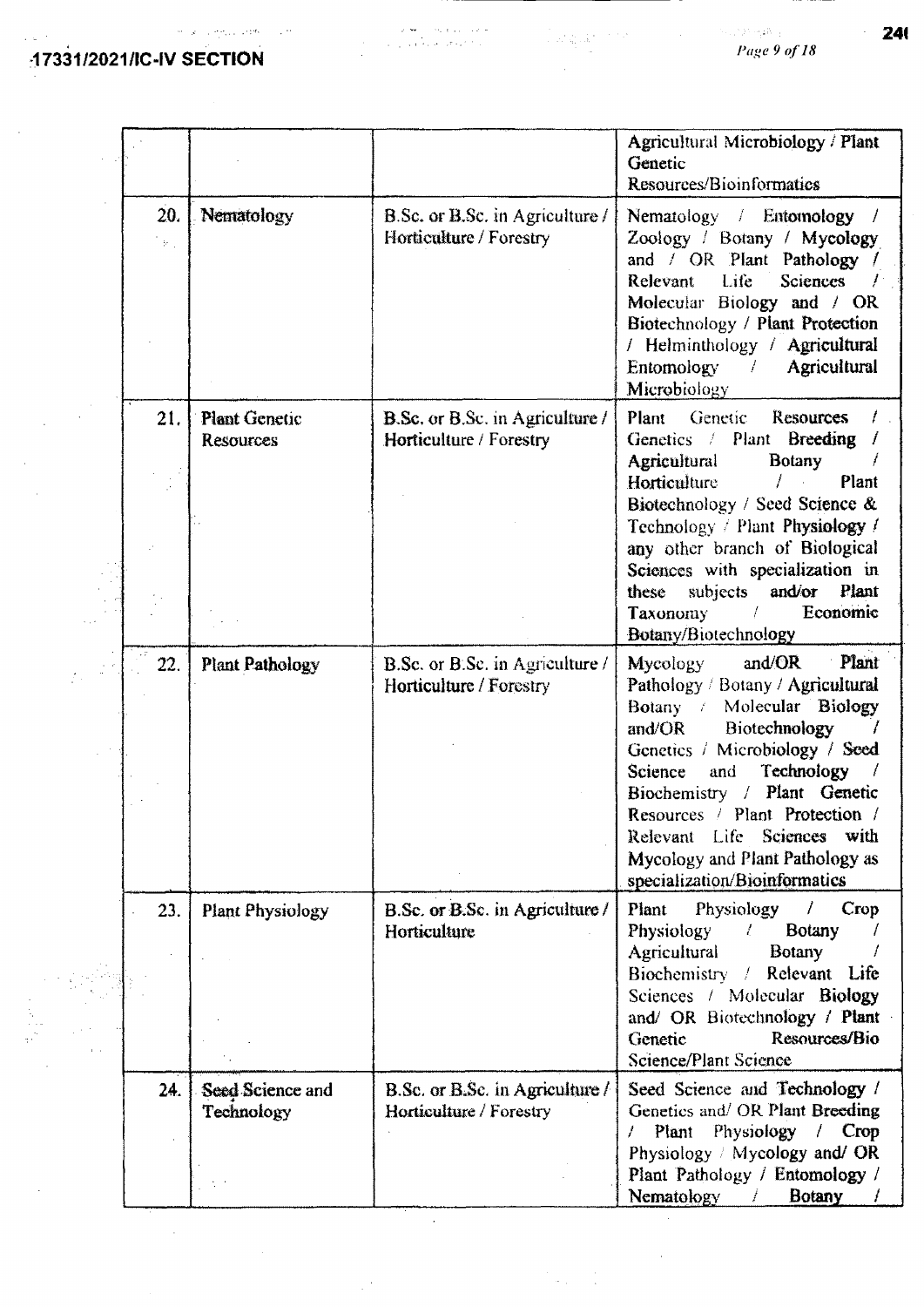$\mathcal{R}_1 \cong_{\mathcal{R}_2}$ 

**SERVICE STATE** 

 $\mathop{\mathrm{Tr}}\nolimits\lim_{\epsilon\to 0}$ 

 $\hat{\mathcal{E}}_{\text{in}}$ 

24

|     |                                               |                                                                                                      | Agricultural Botany /<br>Plant<br><b>Genetic Resources</b>                                                                                                                                                                                                                                                |
|-----|-----------------------------------------------|------------------------------------------------------------------------------------------------------|-----------------------------------------------------------------------------------------------------------------------------------------------------------------------------------------------------------------------------------------------------------------------------------------------------------|
| 25. | Soil Science and<br>Agricultural<br>Chemistry | B.Sc. or B.Sc. in Agriculture /<br>Horticulture                                                      | Soil<br><b>OR</b><br>Science<br>and/<br>Agricultural<br>Chemistry<br>Chemistry / Agricultural Physics<br>with specialization in Soil<br>Physics / Environmental<br>Sciences with specialization in<br>Science/Agricultural<br>Soil <b>Solution</b><br>Microbiology with specialization<br>in Soil Science |
| 26. | Water Science and<br>Technology               | Agriculture / Horticulture /<br>Agricultural Engineering /<br>B.Tech. / B.E. (Agril.<br>Engineering) | Water Science and Technology /<br>Agricultural Physics / Physics /<br>Chemistry / Mathematics (with<br>Physical Sciences at Bachelors<br>Degree Level) / M.Tech. in Agril.<br><b>Engineering / Civil Engineering</b>                                                                                      |

an<br>S

Georgia<br>Secondo

 $\label{eq:2} \mathcal{O}(\mathcal{O}(\mathbb{R}^n)) \leq \sum_{\substack{1 \leq i_1 < i_2 \leq n \\ 1 \leq i_1 < i_2 \leq n}} \mathcal{O}(\mathbb{R}^n) \leq \mathcal{O}(\mathbb{R}^n).$ 

| Minimum Age limit                             | M.Sc.    | Ph.D     |  |
|-----------------------------------------------|----------|----------|--|
| $(As$ on 3 lst July of the year of admission) | 19 Years | 21 Years |  |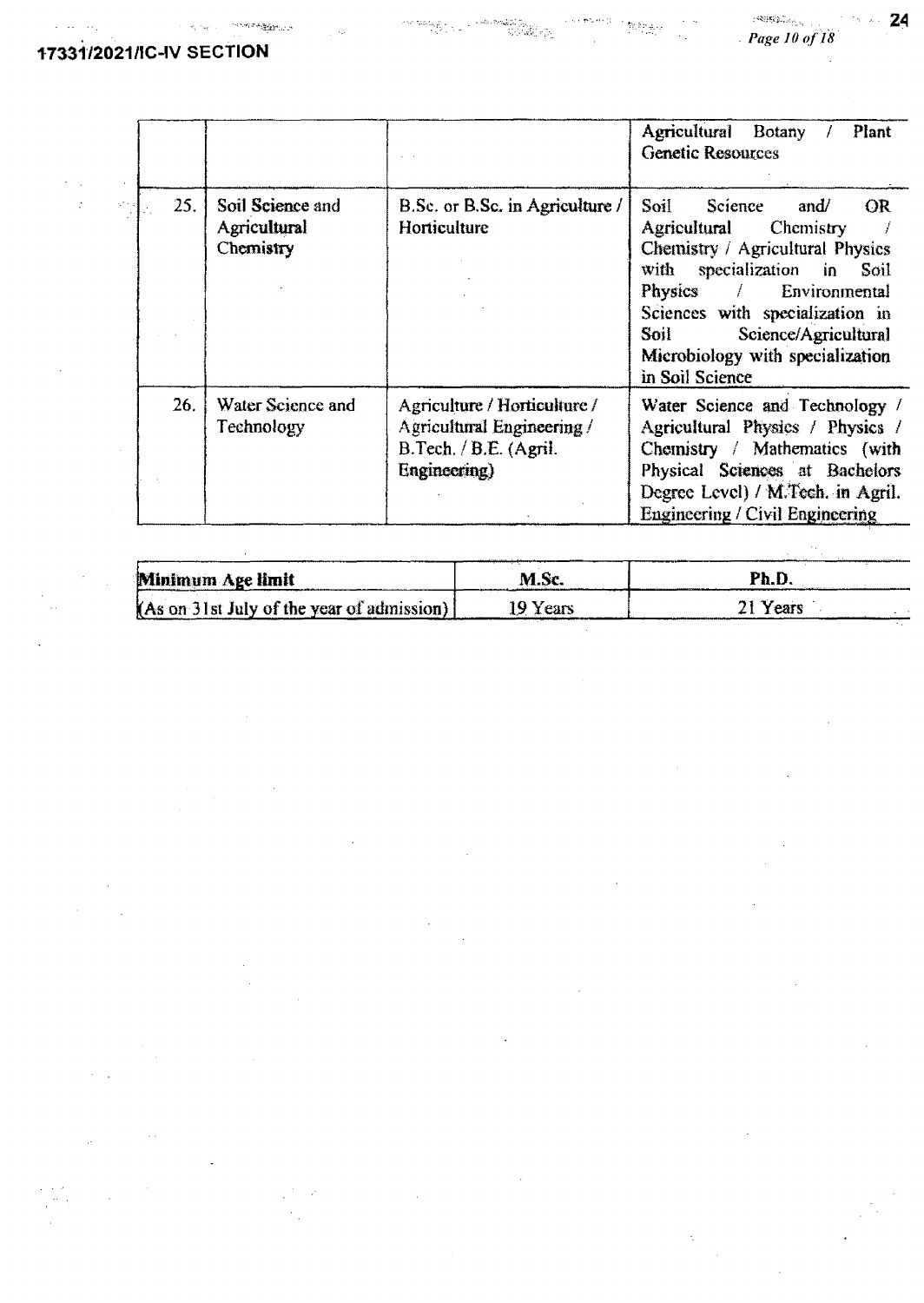#### **B. Procedure of Application**

International students seeking admission shall forward their applications either through the Indian Embassy / High Commission located in their country or through their respective Embassy / Diplomatic Mission located in New Delhi the BIMSTEC Secretariat and forward transmission to the Assistant Director General (HRD), Indian Council of Agricultural Research, Krishi Anusandhan Bhawan, Pusa Campus, New Delhi  $-110/012$  or the Department of Agricultural Research and Education, Ministry of Agriculture, Govt. of India, Krishi examination Bhavan, New Delhi - 110 001.

The general application forms meant for foreign nationals are available with each Embassy and Ministry of Education in each country. Foreign students seeking admission to the courses run by this Institute are required to send their applications along with certified copies of the detailed marks sheets showing the marks obtained by them at all the examinations passed by them starting from the Matriculation / High School level. The institute does not entertain the applications sent directly by foreign nationals.

Foreign students are exempted from appearing in the written test and interview. Thus admission shall be made on the scrutiny of the bio-data and on the recommendation of the Professor of the concerned discipline. Their cases shall also be considered along with other regular students without giving them any concession in minimum marks but they shall be exempted from appearing in the written test and interview.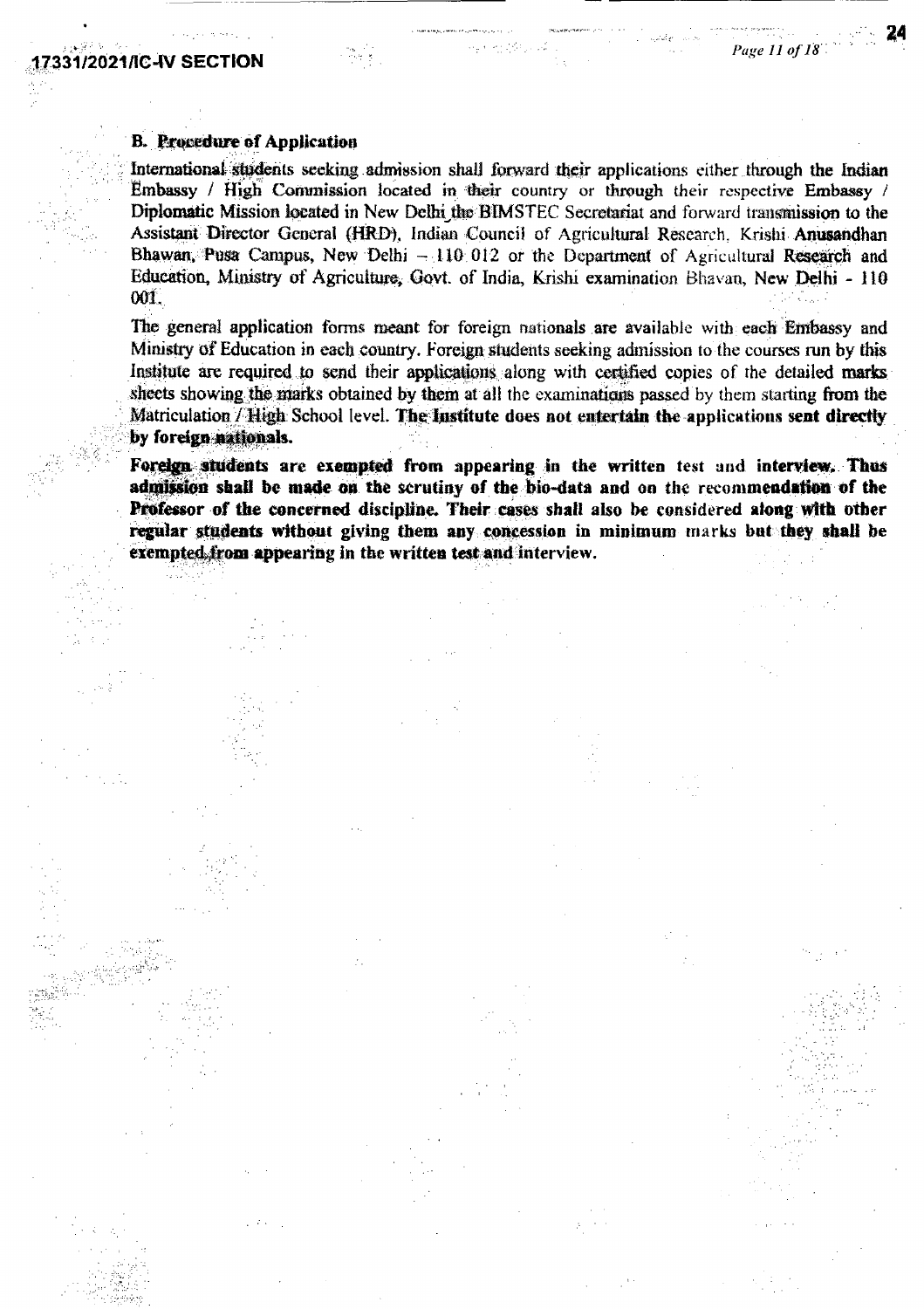$\overline{24}$ 

#### C. **important. note. for. all candidates**

I. All non-agricultural graduates will have to complete prescribed courses on Introductory Agriculture before they are permitted to take regular courses for M.Sc./ M.Tech./ Ph.D. *programme during the first year* of their residence to qualify for the degree of agriculture.

V4

- **II.** A good knowledge of English is essential. The foreign students seeking admission have to submit alongwith their applications, a certificate of proficiency in English issued by the Indian Mission located in their respective country. It is the responsibility of the respective country to conduct the English Proficiency Test of the nominated candidate and recommend them for admission for M.Sc. */ Ph. D. courses accordingly.*
- $\hat{H}$ . The students are required to do both the course work and also research work.
- iv. Academic Session commences from August every year. Applications from Foreign nationals for admission are accepted upto the end of June and admission are finalised before the end of July.
- v. Although the minimum residential requirement for M.Sc./ M.Tech. programme is two years. and for Ph.D. programme is three years but generally foreign nationals take  $2\frac{1}{2}$  to 3 years and  $3\frac{1}{2}$  to 4 years to complete their M.Sc. M.Tech. Ph.D. programme respectively at this Institute.
- vi. The foreign nationals are required to be in possession of students' / Research Visa failing which they will not be allowed to join the course,
- vii. At the time of jo:inimz this Institute, *the* candidates are required to undergo the Medical Examination.
- viii. The candidates are required to join this Institute one week before the commencement of session which will enable them *to* become acquainted with the functioning of Post Graduate School as well as with the city of Delhi, including Campus and to attend the orientation programme. They should contact the Foreign Students' Adviser upon their arrival for obtaining guidance concerning registration procedure, campus location and all other matters except those of a strictly academic nature for which they should contact Registrar, Post Graduate School, EARl.
	- ix. Residence in the campus hostel is compulsory for all  $M.ScJ M.Tech./ Ph.D.$  students. Students are allotted single seated rooms. However, married students are provided accommodation *in* the married students' apartments.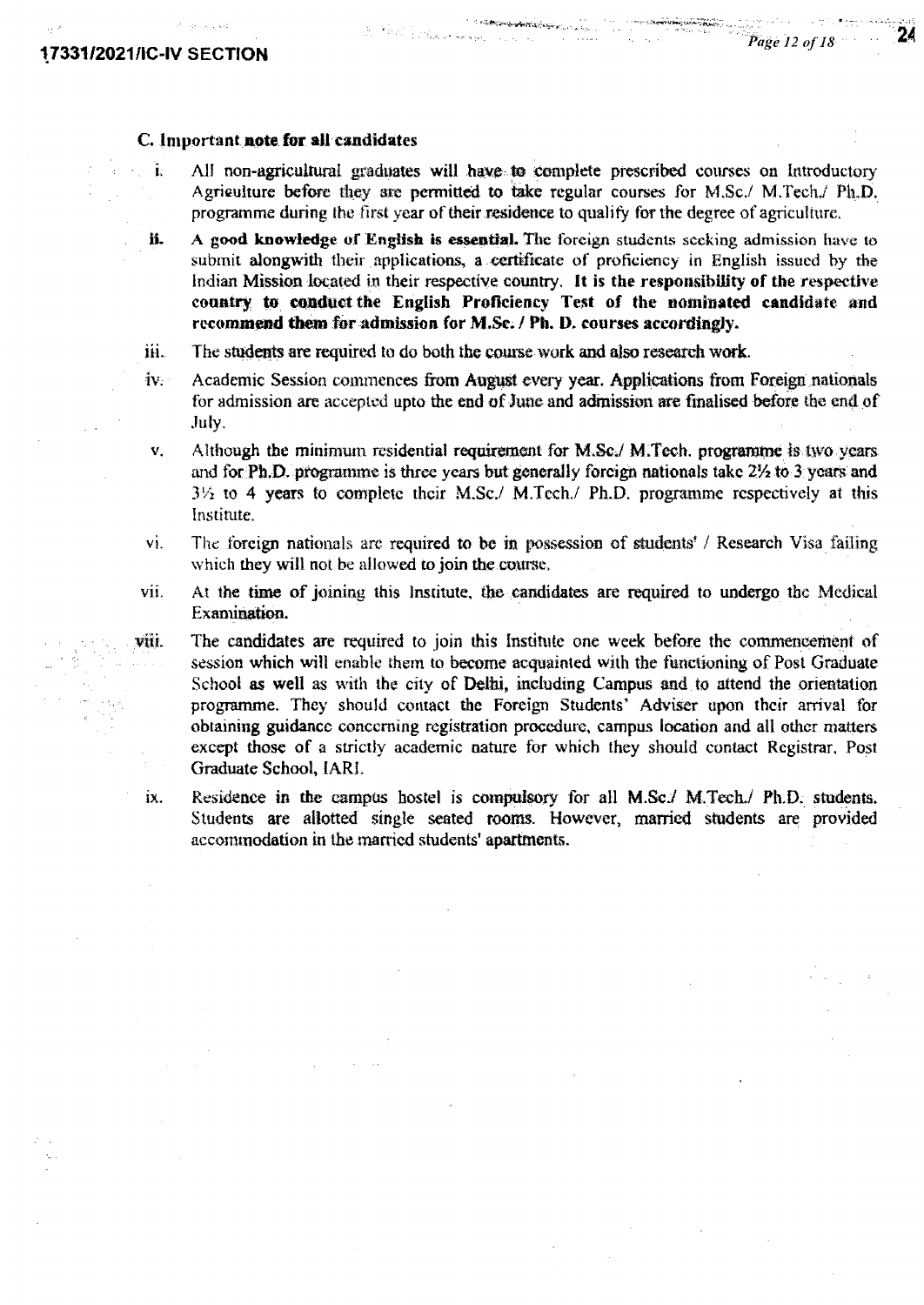ا دام ۱۹۶۲ کال در روی<br>دار داد معرف کو میگیره بود

### D. Financial Assistance during studies at the Institute

No financial assistance r fellowship is granted by this Institute to the foreign students, except sach assistance that may be available to the sponsored candidates under the Cultural Exchange or Technical Assistance Programme of the Govt. of India or from the International Organisations etc. sponsoring them for the entire period of their studies at this Institute. The sponsoring authorities of the foreign nationals/student concerned are required to pay the following dues:

| <b>Annual Fees</b>   |                                                       | <b>Amount (Rupees)</b> |
|----------------------|-------------------------------------------------------|------------------------|
| 1.                   | <b>Registration Fee</b>                               | 50.00                  |
| 2.                   | <b>Tuition Fee</b>                                    | 4000.00                |
| 3.                   | Students' Union Fee                                   | 300.00                 |
| 4.                   | Magazine Fee                                          | 100.00                 |
| 5.                   | <b>Students' Welfare Fund</b>                         | 200.00                 |
| 6.                   | Sports Fund                                           | 200.00                 |
| 7.                   | Cultural and Literary Activities Fee                  | 600.00                 |
| 8.                   | Journal Fee                                           | 200.00                 |
| 9.                   | <b>Examination Fee</b>                                | 300.00                 |
|                      | One Time charges during study                         |                        |
| $\mathbf{I}$ .       | Caution money (Refundable after completion of course) | 1000.00                |
| 2.                   | <b>IARI Alumni Life Membership Fee</b>                | 250.00                 |
| 3.                   | <b>Identity Card</b>                                  | 100.00                 |
| 4.                   | PG School Calendar                                    | 200.00                 |
| 5.                   | (a) Thesis evaluation fee for Ph.D.                   | 600.00                 |
|                      | (b) Thesis evaluation fee for M.Sc./M.Tech.           | 500.00                 |
|                      | Water and Elecricity Charges (per month)              |                        |
| l.                   | Water charges of Saraswati Appts.                     | 250.00<br>n p          |
| $\overline{2}$ .     | Electricity charges of Saraswati Appts.               | As per actual          |
| <b>Other Charges</b> |                                                       |                        |
| $\mathbf{L}$         | Duplicate Identity Card                               | 100.00                 |
| 2.                   | <b>Late Registration</b>                              | 400.00                 |
| 3.                   | Transcripts*                                          | 100.00                 |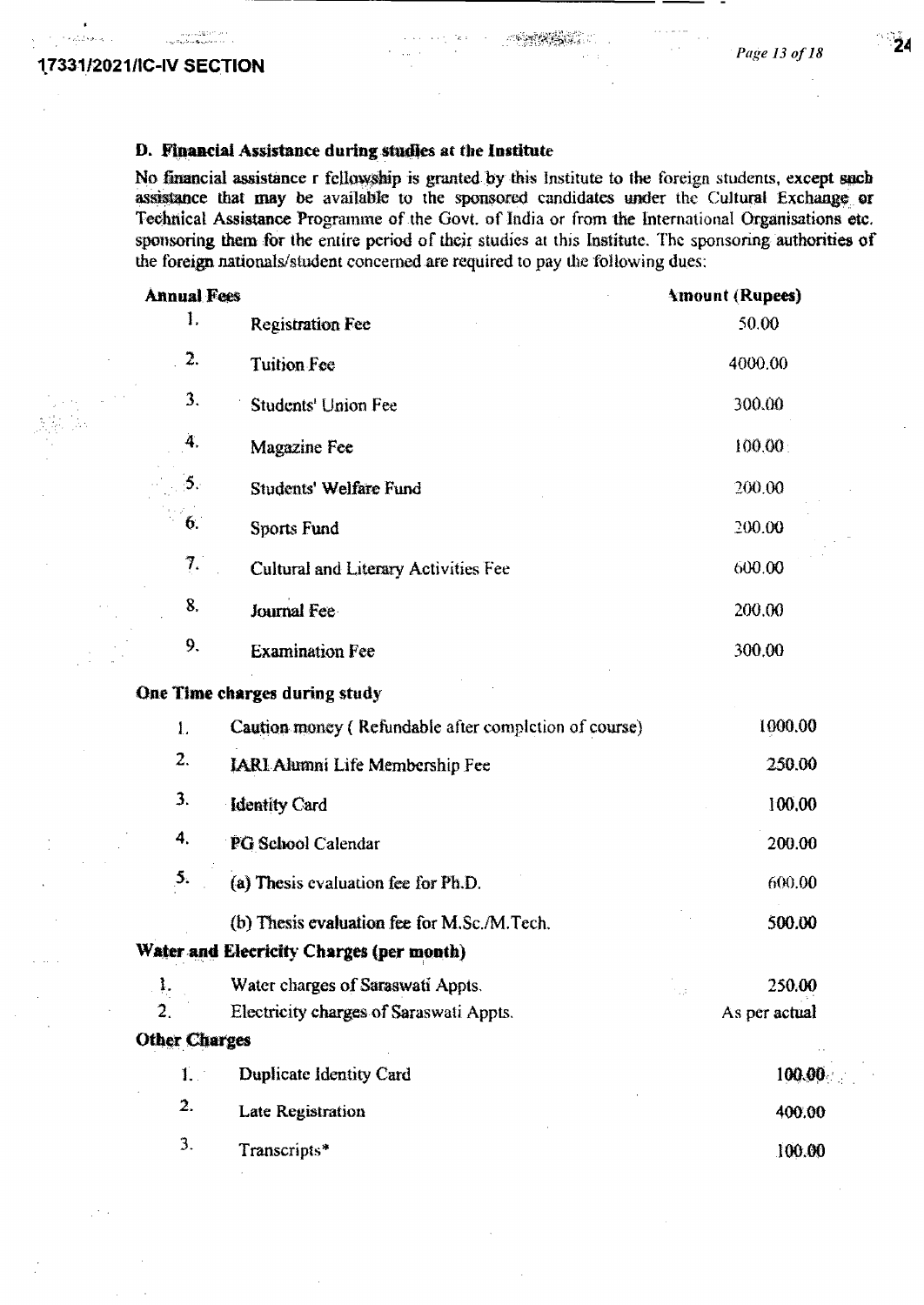| 4.  | <b>PDC</b>                                               | 100.00          |
|-----|----------------------------------------------------------|-----------------|
| 5.  | <b>Convocation Fees</b>                                  | 200.00          |
| 6.  | Award of Degree in Absentia                              | 1000.00         |
| 7.  | <b>Duplicate Degree</b>                                  | 2000.00         |
| 8.  | Misc. Certificate                                        | 100.00          |
| 9.  | Verification of Degree Certificates (For Indian)         | 500.00          |
| 10. | Verification of Degree Certificates (For foreign agency) | <b>US \$ 50</b> |

- 3. 反応<del>の発送</del>を振動系令

*\** The Post Graduate School will issue a transcript free of charge only **one time on** completion of the entire course work included in the Proposed Plan of Work and after Qualifying viva voce Examination but before completion of F.V,V.E. and at the time of the award of the degree at the Convocation Before *Q.V.V.E. / after F.V.V.E.* fee wilt be charged. In addition to above, the students would require financial assistance for the purchase of books, living allowance to meet the mess charges and other *miscellaneous expenditure.* 

Page 14 of 18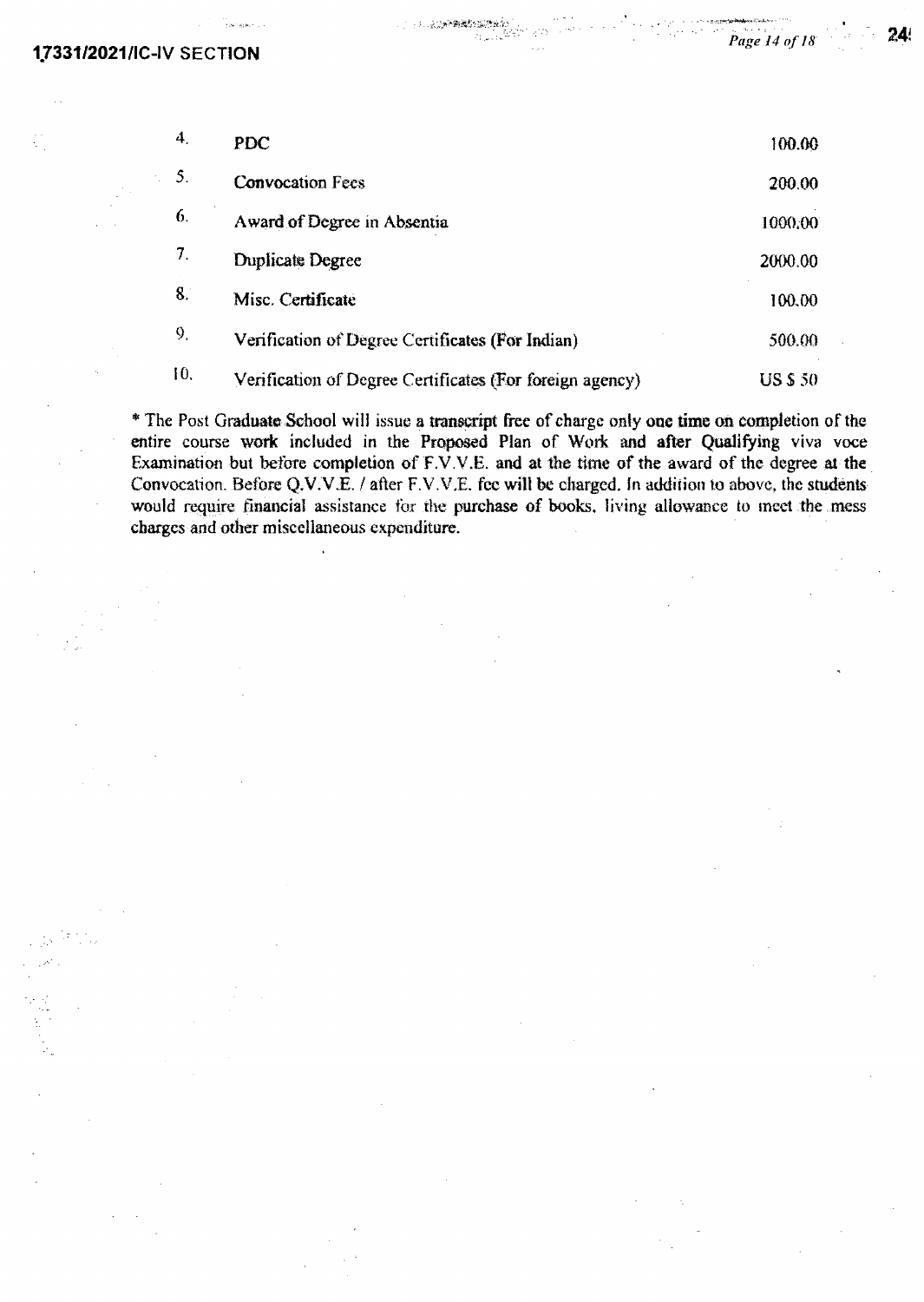#### Page 15 of 18

#### $246$

| 1. Course Applied for:                          |  |
|-------------------------------------------------|--|
| 2. Full Name (In Block Letters)                 |  |
| 3. Postal Address (In Block Letters)            |  |
| 4. Permanent Home Address (In Block<br>Letters) |  |
| 5. Date of Birth                                |  |
| 6. Gender (Male/Female)                         |  |
| 7. Nationality                                  |  |
| 8. Country of Residence                         |  |

Photograph

#### 9. Passport Details

ι.

ti se

 $\frac{1}{2}$ 

| Date of Expiry<br>Date of Issue<br><b>EXECUTE:</b> Passport No. | <b>Place of Issue</b> |
|-----------------------------------------------------------------|-----------------------|
|                                                                 |                       |

#### 10. Visa Details

| Visa No. | Date of Issue | Date of Expiry | <b>STATE OF ALL AND ALL AND</b><br>Place of Issue | Type of Visa<br><b>Market Communication of the contribution of the communication</b> |
|----------|---------------|----------------|---------------------------------------------------|--------------------------------------------------------------------------------------|
|          | $- - - - -$   |                |                                                   | <br>-- --<br>.                                                                       |

#### 11. Knowledge of proficiency in English

|                                                            | $1.444 m + 1.002 m$ | <b>Barrow</b> |  |
|------------------------------------------------------------|---------------------|---------------|--|
| Written                                                    |                     |               |  |
| <b>Contact Contact</b><br>and the state of the contract of | <b>British</b>      |               |  |
| Spoken                                                     |                     |               |  |
|                                                            |                     |               |  |

#### 12. Educational Qualification

| Exam/ Class Passed | Subject | % of<br>marks | Division | Board/University |
|--------------------|---------|---------------|----------|------------------|
|                    |         |               |          |                  |
|                    |         |               |          |                  |

13. Details about Father/Guardian

- i) Name (In Block Letters)
- ii) Occupation
- iii) Nationality
- iv) Address